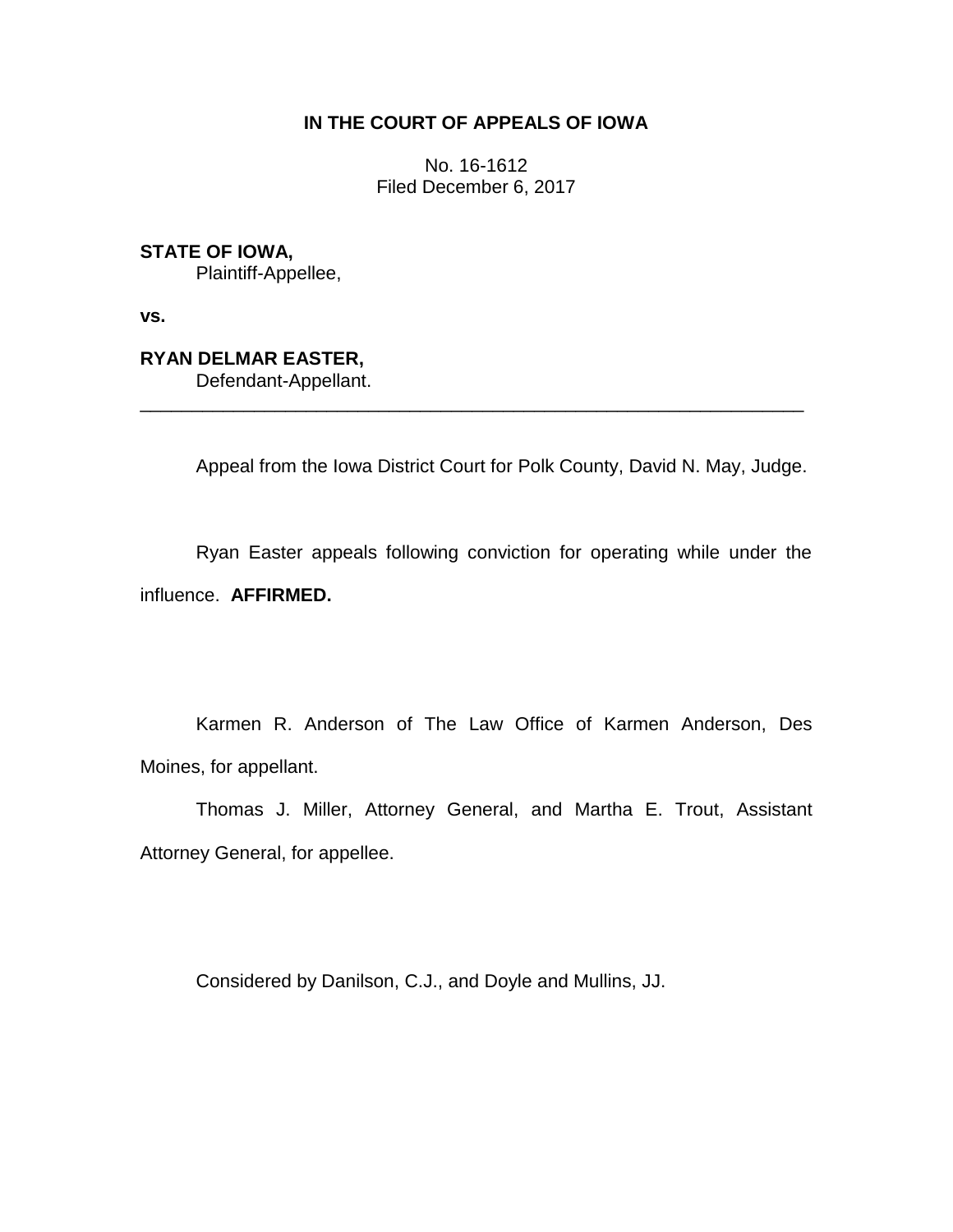## **DANILSON, Chief Judge.**

Ryan Easter appeals following conviction for operating while under the influence (OWI), second offense. Finding no abuse of discretion or error of law, we affirm.

Easter was clocked driving fifty-four miles per hour in a thirty-five-mile-perhour zone. Police Officer Andrew Wierck was following Easter and turned on the overhead squad car lights and spot light. Easter proceeded a block, turned left, and then turned right, pulling into a driveway. Officer Wierck approached Easter and detected the odor of alcoholic beverages. Easter declined to participate in field sobriety tests. Officer Wierck arrested him for speeding and transported Easter to the police station for investigation of OWI. Easter refused to consent to any chemical testing.

At trial, Officer Wierck testified about the traffic stop and also stated, "As I spoke with him, I could tell he had some slurred speech and that his eyes were bloodshot." When asked, Easter stated he was coming from a bar/concert and that he had consumed beer and a shot of Crown Royal, he felt he was safe to drive, and he would not submit to field sobriety testing as he was in his own driveway. Officer Wierck also testified Easter would not consent to a breath test or any other testing while at the police station. The officer testified he believed Easter was under the influence of alcohol. On cross-examination, Officer Wierck conceded that the odor of an alcoholic beverage may vary depending on the type of beverage consumed and that the odor alone cannot be relied upon to determine an individual's blood alcohol content. Officer Wierck also acknowledged Easter had used his turn signals, had been at an appropriate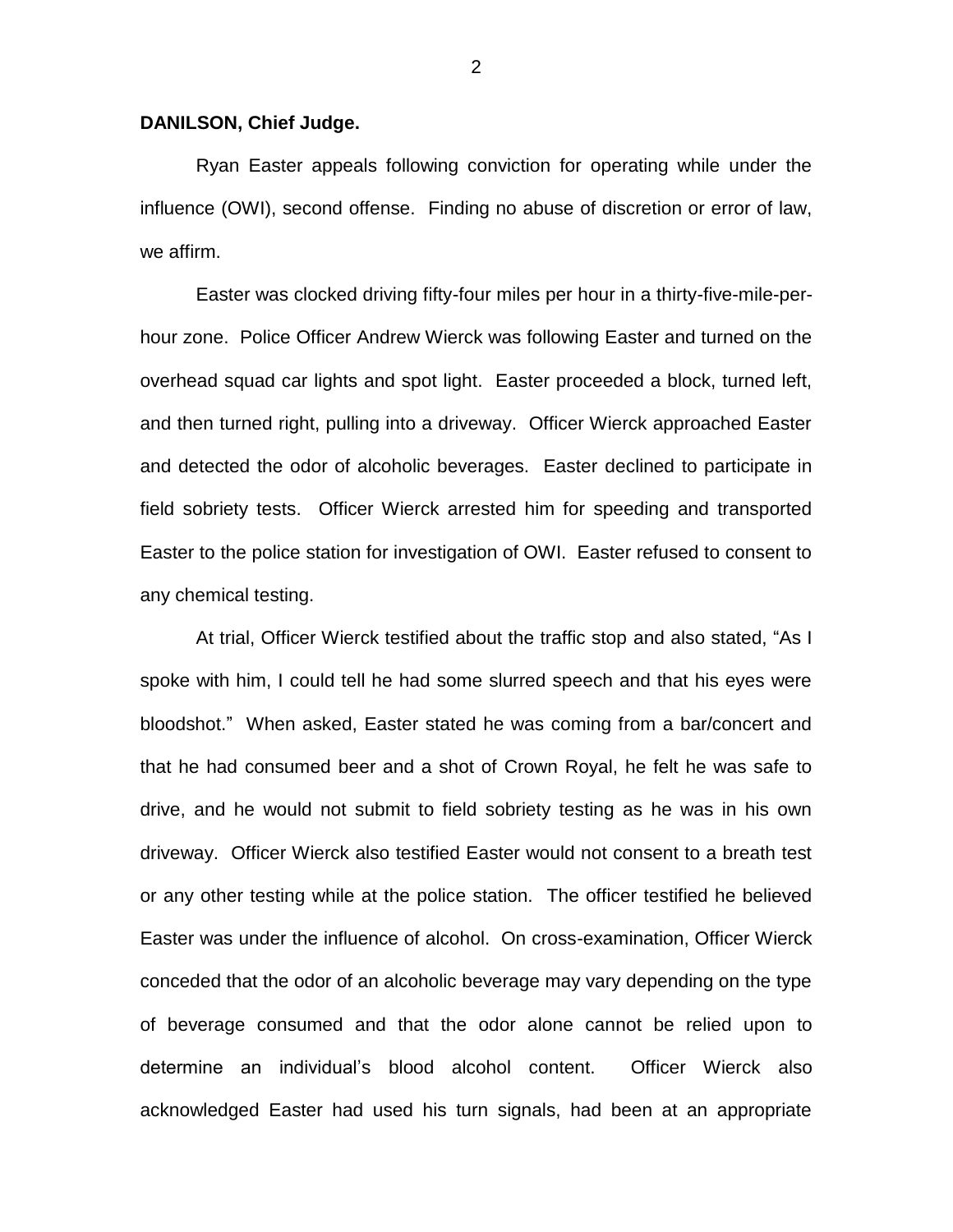speed to turn corners, and complied with the officer's requests and demands. The officer also testified Easter was within his rights to refuse the field sobriety and breathalyzer tests.

Officer Michael Dixon testified he arrived as a backup at the scene of the traffic stop. Officer Dixon stated: "[W]hile standing there just observing I could smell the odor of an alcoholic beverage coming from him. As I got a little close to him, I could see that his eyes were bloodshot and watery, some of his speech was slightly slurred."

The district court denied Easter's motion for directed verdict, finding the officers' testimony and the video of the traffic stop provided sufficient evidence to present the matter to the jury.

During closing arguments, the prosecutor made the following statement:

Now, the big question here, one that you're not going to find in your jury instructions but one that's probably sitting in the back of your head, your common sense is begging you to answer, is why? Why didn't he take those tests?

Ladies and gentlemen, he didn't take those tests because he knew he would fail each and every—

The defense objected, an unrecorded bench conference was held, and the court

overruled the objection. The prosecutor continued:

Ladies and gentlemen, he knew he wasn't going to pass those tests. Recall what he said he had to drink that night: some beer and Crown Royal. If it was that little and that insignificant to him, why wouldn't he take the test?

The jury found Easter guilty of OWI. Easter stipulated to a prior OWI conviction. In a motion for new trial, Easter maintained the verdict was contrary to the weight of the evidence and the State had improperly shifted the burden of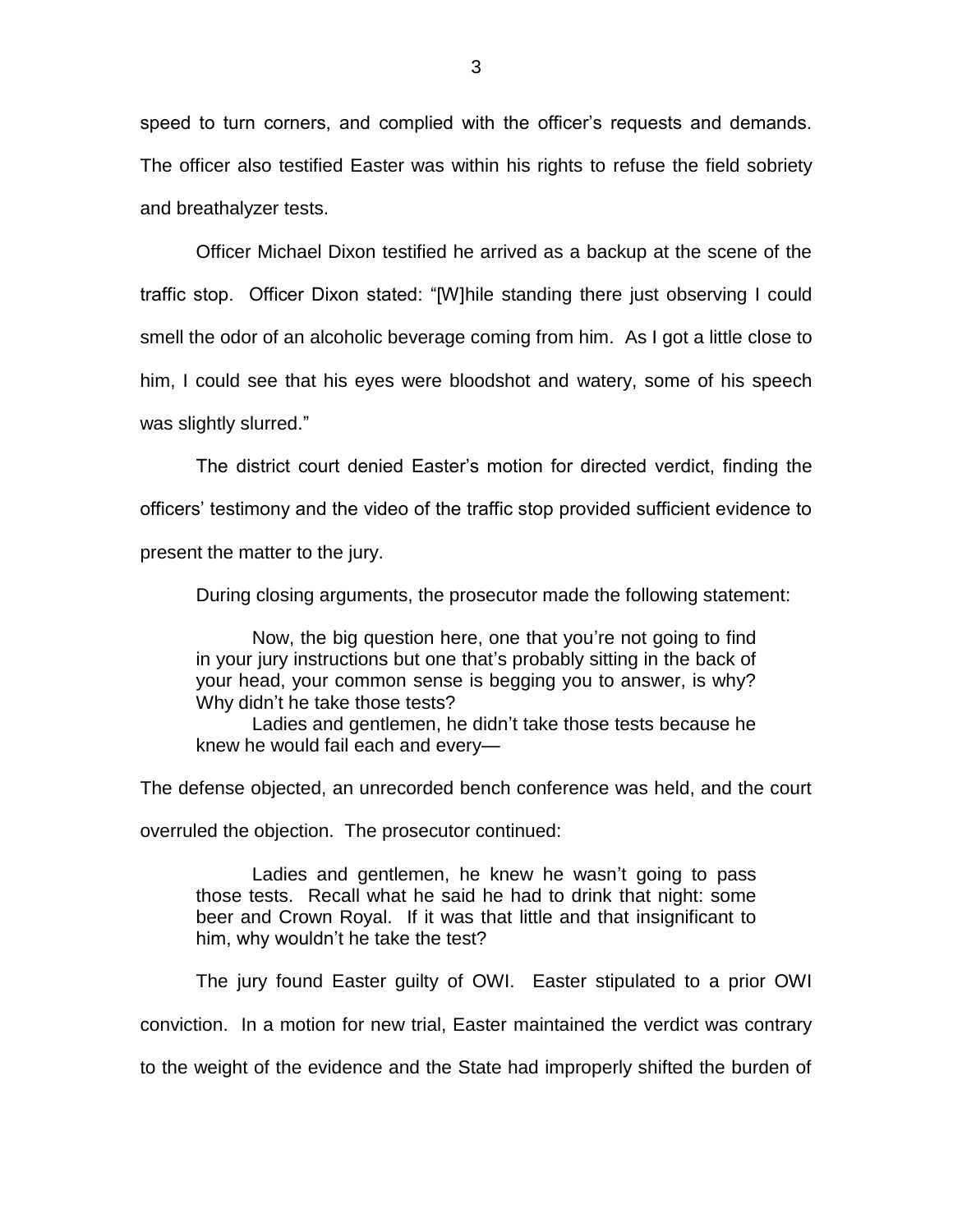proof. The court denied the motion for new trial and entered judgment and sentence.

Easter now appeals, contending there is insufficient evidence to support the conviction, the verdict is contrary to the weight of the evidence, and the prosecutor engaged in misconduct by shifting the burden of proof to the defendant. Specifically, Easter contends the video evidence contradicted the testimony of the officers concerning evidence of intoxication.

"We review sufficiency-of-the-evidence claims for correction of errors at law." *State v. Showens*, 845 N.W.2d 436, 439 (Iowa 2014). We consider all the evidence viewed in the light most favorable to upholding the verdict. *Id.* "If the jury's verdict is supported by substantial evidence, it is binding on the court." *State v. Corsi*, 686 N.W.2d 215, 218 (Iowa 2004). Here, both officers who encountered Easter recognized signs of intoxication and testified accordingly. Because issues such as conflicts in the evidence, the credibility of witnesses, and the proper weight of the evidence are matters for the jury, *see State v. Hutchison*, 721 N.W.2d 776, 780 (Iowa 2006), we do not set aside the verdict here.

The supreme court recently addressed a motion for new trial based on a weight-of-the-evidence claim in *State v. Shorter*, 893 N.W.2d 65, 71 (Iowa 2017). The court noted the district court employs a test "more searching than the sufficiency-of-the-evidence test, involv[ing] questions of credibility, and requir[ing] the district court to determine whether more credible evidence supports one side or the other." *Shorter*, 893 N.W.2d at 70. But trial courts are cautioned not to ignore the deference owed to the jury's credibility determinations. *Id.* at 71. A

4